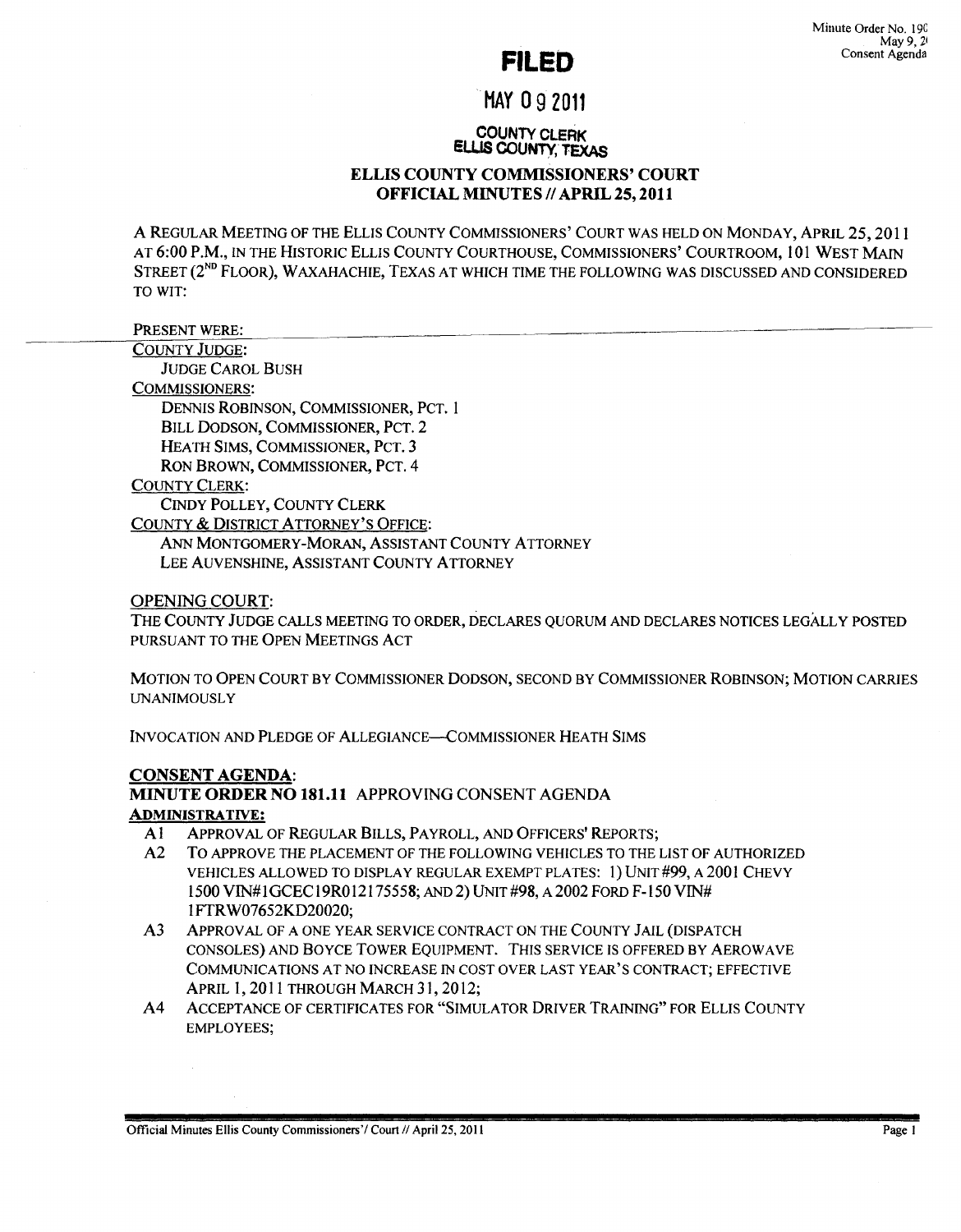A5 APPROVAL OF THE MARCH, 2011 TRAVEL REPORTS OF THE TEXAS AGRILIFE EXTENSION **OFFICE** 

-MARK ARNOLD, AGRICULTURE

-PAGE BISHOP, 4-H

-RITA HODGES, FAMILY & CONSUMER SCIENCES

- A6 APPROVAL AND CERTIFICATION OF THE MINUTES FROM THE COMMISSIONERS COURT AGENDA DATED:
	- MARCH 14, 2011 REGULAR MARCH 28, 2011 REGULAR
- A 7 APPROVE A RESOLUTION SUPPORTING HB 443 OF THE 82<sup>ND</sup> TEXAS LEGISLATURE IMPOSING A FEE INCREASE FOR THE EXECUTION OF PROCESSING OF A WARRANT, CAPIAS, OR CAPIAS PRO FINE OR ANY OTHER FEE IMPOSED ON A CONVICTION OF A FELONY OR MISDEMEANOR;

#### FINANCIAL:

ApPROVING THE FOLLOWING BUDGET AMENDMENTS:

- Fl FROM 001-0060-50805, CONFERENCE To 001-0060-50819, COMPUTER. -DELTON AKE, DEPARTMENT OF DEVELOPMENT;
- F2 FROM 001-0520-50874, DOCKET BOOKS AND PRINTING TO 001-0520-50801, SUPPLIES. JACKIE MILLER, JR., JP2;
- F3 FROM 001-0612-50808, AUTO GAS/OIL To 001-0612-50809, AUTO REPAIRS; 001-0612-50810, AUTO TIRES; 001-0612-50801, SUPPLIES. - TERRY NAY, CONSTABLE, PCT 2;
- F4 FROM 006-0754-30302, FUND BALANCE To 006-0754-50910, GAS/OIL. RON BROWN, RB4;
- F5 FROM 010-0653-50926, FM2, DEBT SERVICE; 010-0653-50807, FM2, GEN EXPENSE To 010-0653- 50802, FM2, EQUIPMENT; 010-0653-50911, FM2, GRAVEL; 010-0653-50915, FM2, ASPHALT. - BILL DODSON, RB2;
- F6 ApPROVE REFUND OF OVERPAYMENT TO THE FOLLOWING ACCOUNTS FOR PAYMENT IN ERROR:

| <b>REFUND TO BE ISSUED TO:</b> | <b>ACCOUNT</b> | <b>AMOUNT DUE</b> |
|--------------------------------|----------------|-------------------|
| TONY M. FAIRLESS               | 149884         | \$2,622.42        |
| THOMAS D. POWERS               | 218357         | \$3,209.81        |
| <b>JASON CHAGNON</b>           | 226774         | \$3,173.77        |
| CITIMORTGAGE, INC.             | 218710         | \$3,752.70        |
| USAA                           | 230296         | \$7,467.55        |
| <b>CHASE HOME FINANCE</b>      | 232384         | \$4,782.06        |

# SIMPLIFIED PLAT:

SPI CHRISTIAN ROAD, 4 LOTS, JOE MATOUS, PCT. 2

MOTION BY COMMISSIONER BROWN, SECOND BY COMMISSIONER DODSON; MOTION CARRIES UNANIMOUSLY

# RECESS REGULAR SESSION TO CONVENE TO PUBLIC HEARING (6:06 PM)

MOTION BY COMMISSIONER DODSON, SECOND BY COMMISSIONER ROBINSON; MOTION CARRIES UNANIMOUSLY

# PUBLIC HEARING

2.1 PUBLIC HEARING REGARDING POTENTIAL AMENDMENTS TO ELLIS COUNTY'S ON-SITE SEWAGE FACILITIES RULES WHICH WERE ORIGINALLY ADOPTED ON AUGUST 12, 2002, PURSUANT TO CHAPTER 366 OF THE TEXAS HEALTH AND SAFETY CODE AND TITLE 30, TEXAS ADMINISTRATIVE CODE, CHAPTER 285.

# ADJOURNMENT OF PUBLIC HEARINGIRECONVENE TO REGULAR SESSION

#### (6:17PM)

MOTION BY COMMISSIONER BROWN, SECOND BY COMMISSIONER DODSON; MOTION CARRIES UNANIMOUSLY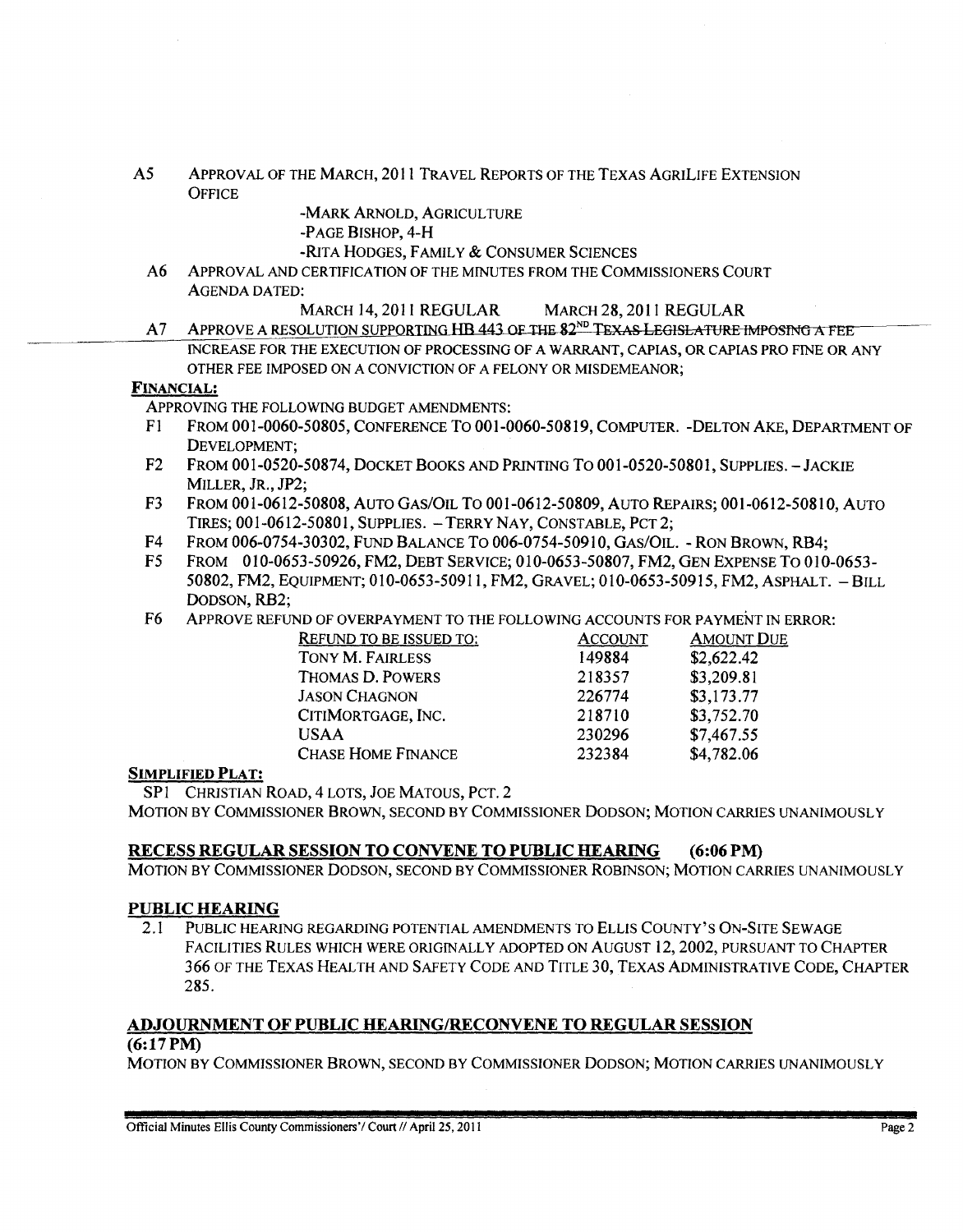# DEPARTMENT OF COUNTY DEVELOPMENT

CONSIDERATION AND ACTION REGARDING THE FOLLOWING PRESENTED BY DELTON AKE, DIRECTOR DEPARTMENT OF DEVELOPMENT:

MINUTE ORDER NO 182.11 APPROVING AMENDMENTS TO ELLIS COUNTY'S ON-SITE SEWAGE FACILITIES RULES WHICH WERE ORIGINALLY ADOPTED ON AUGUST 12,2002, PURSUANT TO CHAPTER 366 OF THE TEXAS HEALTH AND SAFETY CODE AND TITLE 30, TEXAS ADMINISTRATIVE CODE, CHAPTER 285

MOTION BY COMMISSIONER SIMS, SECOND BY COMMISSIONER DODSON; MOTION CARRIES UNANIMOUSLY

MINUTE ORDER NO 183.11 APPROVING REPLAT - WHISPERING MEADOWS, LOT 4B, THOMAS AND NORMA MCANALLY, PCT. 1

MOTION BY COMMISSIONER ROBINSON, SECOND BY COMMISSIONER DODSON; MOTION CARRIES UNANIMOUSLY

MINUTE ORDER NO 184.11 GRANTING A ONE-TIME VARIANCE FROM THE ELLIS COUNTY RULES, REGULATIONS AND SPECIFICATIONS FOR SUBDIVISIONS AND MANUFACTURED HOME PARKS AS IT RELATES TO THE FIRE HYDRANT REQUIREMENT OF ONE FIRE HYDRANT EVERY 450', TO REPLAT ROLLING ACRES, LOT 3 BROADHEAD ROAD, JANIE JONES, PCT. 2. MOTION BY COMMISSIONER DODSON, SECOND BY COMMISSIONER SIMS; MOTION CARRIES UNANIMOUSLY

# ADMINISTRATIVE:

- 4.1 PRESENTATION OF THE TEXAS AGRILIFE EXTENSION SERVICE, ELLIS COUNTY INTERPRETATIVE EVENT AND INTRODUCTION OF NEW THE DISTRICT EXTENSION ADMINISTRATOR, DONALD KELM. MARK ARNOLD, COUNTY EXTENSION AGENT
- NO ACTION 4.2 CONSIDERATION AND ACTION TO APPROVE A CONSULTING CONTRACT WITH RCC CONSULTANTS, INC. TO UPGRADE THE COUNTY'S PUBLIC COMMUNICATIONS SYSTEM TO COMPLY WITH FCC NARROWBANDING MANDATE AND RECOMMEND IMPROVEMENTS TO THE COUNTY'S VHF LAND MOBILE RADIO COMMUNICATION SYSTEM. KATHY ERIKSEN, PROJECTS COORDINATOR

MINUTE ORDER NO 18S.11 APPROVING A CONTRACT WITH CISCO FOR SMARTNET SERVICES ON ALL CISCO HARDWARE AND SOFTWARE TO 8E PAID ANNUALLY ON A 5-YEAR TERM *(68,957.35 PER YEAR)* (TERAL CRAWFORD, INFORMATION TECHNOLOGY) MOTION BY COMMISSIONER DODSON, SECOND BY COMMISSIONER ROBINSON; MOTION CARRIES UNANIMOUSLY

MINUTE ORDER NO 186.11 APPROVING THE PURCHASE OF CISCO NETWORK HARDWARE TO CONVERT THE 1-35E PHONE SYSTEM. COST NOT TO EXCEED \$2,800.00. (TERAL CRA WFORD, INFORMATION TECHNOLOGY) MOTION BY COMMISSIONER ROBINSON, SECOND BY COMMISSIONER DODSON; MOTION CARRIES UNANIMOUSLY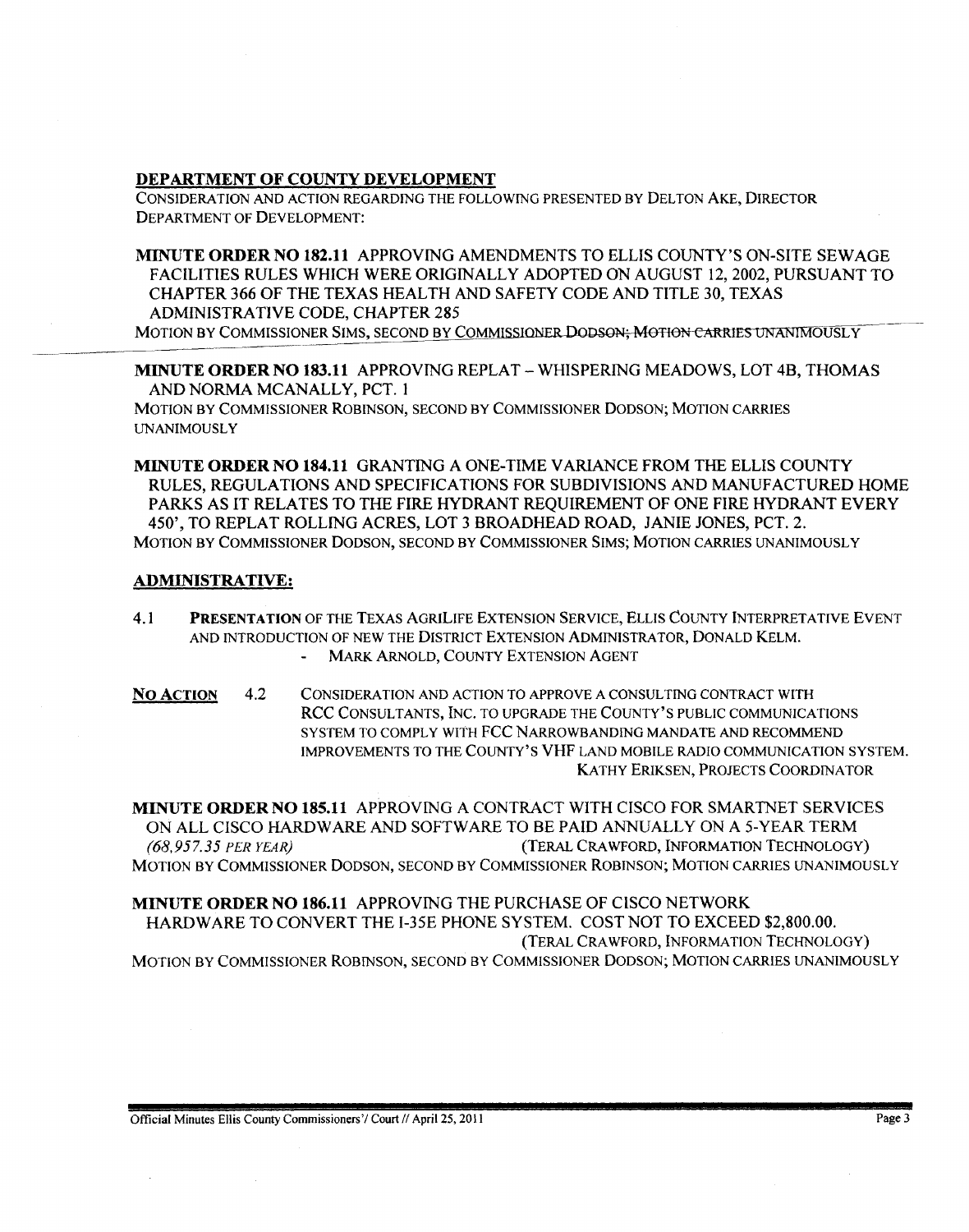# MINUTE ORDER NO 187.11 APPROVING AN ELLIS COUNTY BURN BAN (JIM PHARR, FIRE MARSHAL)

*(CHIEF HOPKINS, ENNIS FIRE DEPT, ADDRESSES COURT)* 

MOTION BY COMMISSIONER DODSON:

PURSUANT TO SECTION 352.081(c)(2) OF THE TEXAS LOCAL GOVERNMENT CODE, I MOVE THE COURT TO MAKE A FINDING THAT CIRCUMSTANCES PRESENT IN ALL OR PART OF THE UNINCORPORATED AREA OF ELLIS COUNTY CREATE A PUBLIC SAFETY HAZARD THAT WOULD BE EXACERBATED BY OUTDOOR BURNING AND THEREFORE APPROVE AN OUTDOOR BURN BAN

....... SECOND BY JUDGE BUSH; MOTION CARRIES UNANIMOUSLY

MINUTE ORDER NO 188.11 APPROVING A WORK ORDER BETWEEN THE CITY OF RED OAK AND ELLIS COUNTY ROAD AND BRIDGE PCT. 1 FOR IMPROVEMENTS OF SPECIFIC LOCATIONS ON THE FOLLOWING STREETS: STAINBACK, TOM DRIVER, CRUMP CIRCLE AND STAINBACK COURT; IN THE AMOUNT OF \$190,487.77 (DENNIS ROBINSON, RB1) MOTION BY COMMISSIONER ROBINSON, SECOND BY COMMISSIONER BROWN; MOTION CARRIES UNANIMOUSLY

MINUTE ORDER NO 189.11 SELECTING THREE PUBLIC MEMBERS FOR SERVICES ON THE ELECTED OFFICIALS' SALARY GRIEVANCE COMMITTEE FOR FISCAL YEAR 2011-2012. THREE (3) NAMES THAT ARE DRAWN AT RANDOM FROM THE LIST OF GRAND JURORS FOR THE PRECEDING YEAR WILL BECOME MEMBERS OF THE COMMITTEE UPON WRITTEN ACCEPTANCE TO THE COUNTY CLERK. ADDITIONAL NAMES WILL BE DRAWN TO CREATE AN ALTERNATE LIST. (TX LOCAL GOVERNMENT CODE §152.014 AND §152.015).

(CINDY POLLEY, COUNTY CLERK)

*MICHELLE MCCLENDON* - *OAK LEAF ALTERNATES: RITA WRIGHT.LENOIR* - *WAXAHACHIE ROGER HERRON* - *WAXAHACHIE CHARLES (CW) JACKSON* - *WAXAHACHIE DELBERTSTAGGS-MIDLOTHIAN RA YMOND JURICA -ENNIS*  MOTION BY COMMISSIONER DODSON, SECOND BY COMMISSIONER ROBINSON; MOTION CARRIES UNANIMOUSLY

NO ACTION 4.8 CONSIDERA TION AND ACTION TO APPOINT THE REPLACEMENT OF THE ELLIS COUNTY PURCHASING AGENT.

CAROL BUSH, COUNTY JUDGE

NO ACTION: 4.9 CONSIDERATION AND ACTION TO APPROVE THE OPTION TO EXTEND THE FOLLOWING CONTRACT FOR AN ADDITIONAL 12 MONTHS FOR WASHED PEA GRAVEL WITH TRINITY MATERIALS.

SANDRA BRISBON, PURCHASING

# RECESS TO CONVENE TO EXECUTIVE SESSION (7:07PM)

MOTION BY COMMISSIONER SIMS, SECOND BY COMMISSIONER DODSON; MOTION CARRIES UNANIMOUSLY

# EXECUTIVE SESSION

"THE COMMISSIONERS COURT OF ELLIS COUNTY RESERVES THE RIGHT TO ADJOURN INTO EXECUTIVE SESSION AT ANY TIME DURING THE COURSE OF THIS MEETING TO DISCUSS ANY OF THE MATTERS LISTED IN THIS AGENDA, IN THE ORDER DEEMED APPROPRIATE, AS AUTHORIZED BY TEXAS GOVERNMENT CODE 551, OR TO SEEK THE ADVICE OF ITS ATTORNEY AND/OR OTHER ATTORNEYS REPRESENTING ELLIS COUNTY ON ANY MATTER IN WHICH THE DUTY OF THE ATTORNEY TO THE COMMISSIONERS COURT UNDER THE TEXAS DISCIPLINARY RULES